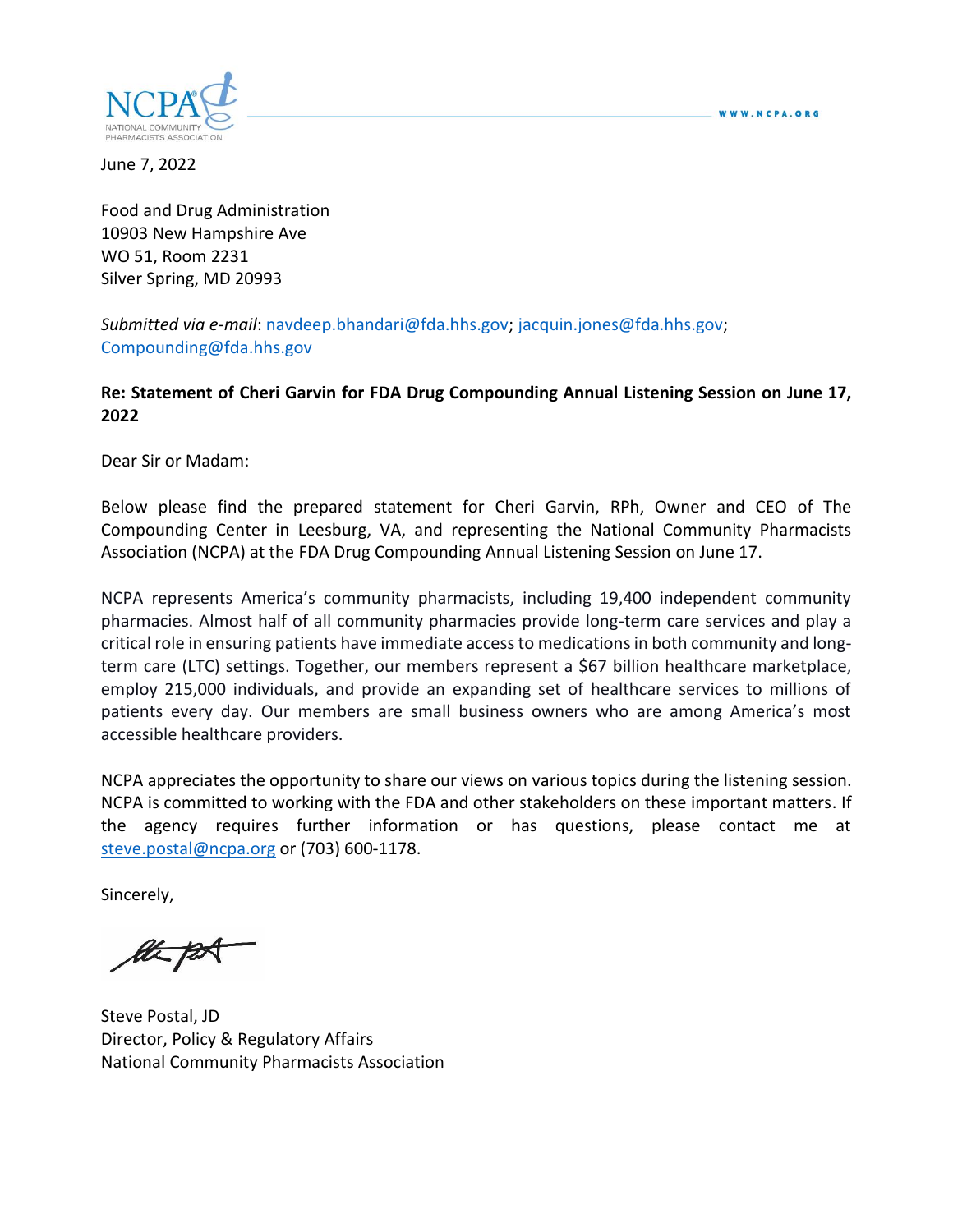### **Statement of Cheri Garvin, RPh Owner and CEO of The Compounding Center in Leesburg, VA Representing the National Community Pharmacists Association (NCPA)**

Good morning. My name is Cheri Garvin, and I am the owner and CEO of The Compounding Center in Leesburg, VA, representing the National Community Pharmacists Association, or NCPA. NCPA appreciates the opportunity to share our comments and perspectives as we continue to work with FDA on issues in drug compounding.

I will discuss several of our concerns, taken from NCPA's longer statement for the record submitted ahead of this session.

# 1. Timeline of FDA's PCAC meeting

First, NCPA expresses concern regarding the unreasonably condensed timeline and review process surrounding its June 8, 2022, PCAC meeting. For the PCAC meeting, it is extremely onerous to review the 876-page PCAC packet one week before the list of speakers is due to FDA, and two weeks before nominator slides are due. And NCPA finds it unreasonable that FDA published the PCAC packet only after NCPA sent a letter requesting the release of this information.

NCPA believes that nominators should have at least three weeks from the release of the FDA packet to the due date for speakers, and five weeks from the release of the FDA packet until the due date for slides.

## 2. Insanitary conditions overreach

Second, NCPA takes issue with FDA's insanitary conditions guidance. In November 2020, FDA issued its final guidance Insanitary Conditions at Compounding Facilities: Guidance for Industry. Unfortunately, FDA failed to respond to most of the comments NCPA provided on November 26, 2018, when the original draft guidance was released. There are still unresolved questions regarding the difference between the guidance and the requirements of USP <797>. Specifically, the encouragement of recalls of possibly contaminated product, adequate coverage of hair and skin when compounding drugs in sterile environments, and terms used by the FDA in the guidance left undefined and vague which makes compliance difficult and burdensome for compounders.

## 3. Any future MOU

Third, NCPA welcomes FDA's delay of the MOU to October 27, 2022, the suspension of the October 2020 MOU, its plans to establish a new MOU through rulemaking, and its "plans to further extend the period during which FDA does not intend to enforce the statutory 5 percent limit during the rulemaking process."

NCPA hopes that any future MOU will address our previously stated concerns. We hope that states are given sufficient time to assess any conflicts of law, and if they choose to sign, modify existing laws to comply with the MOU. Already, several state boards of pharmacy have raised issues about